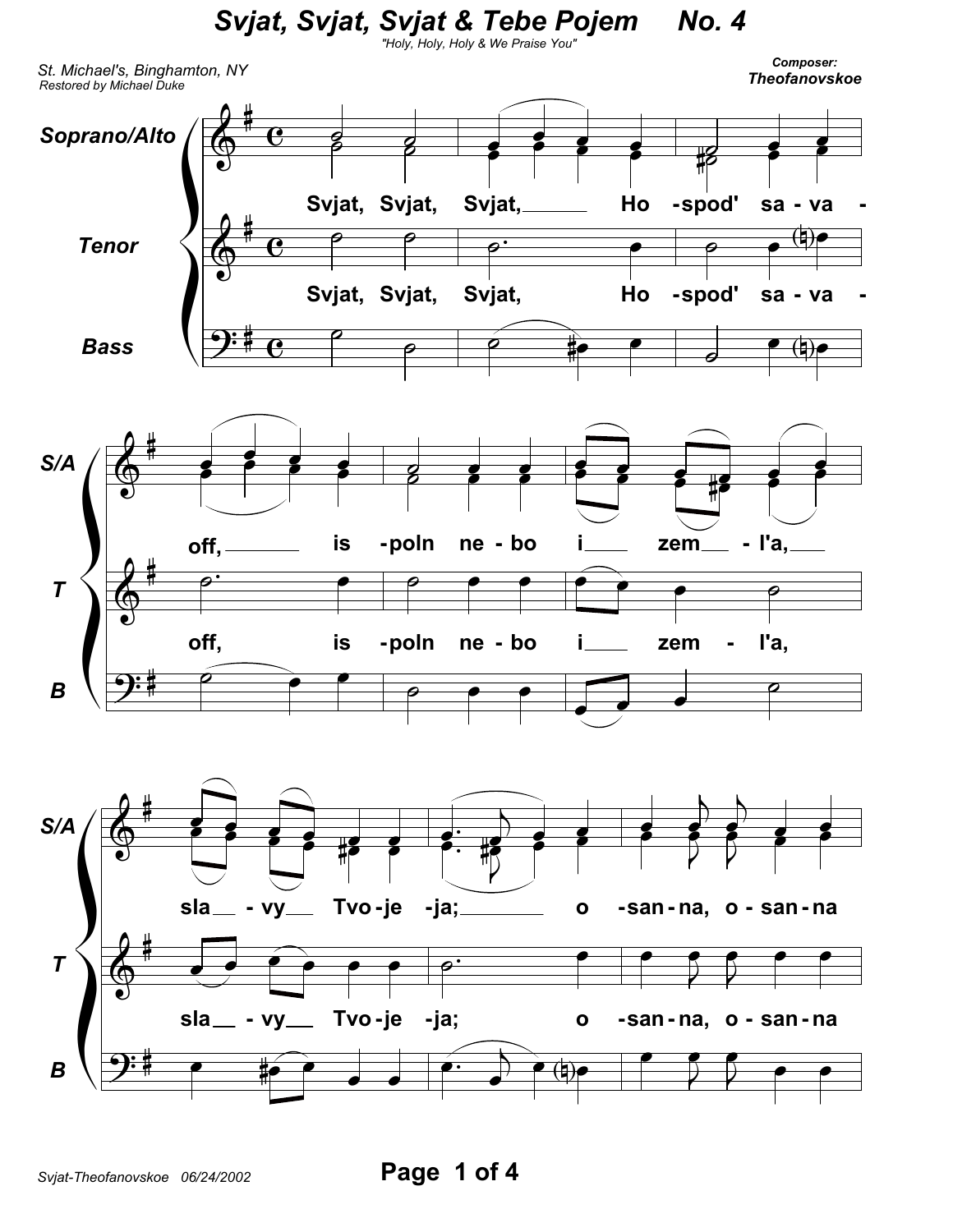St. Michael's, Binghamton, NY

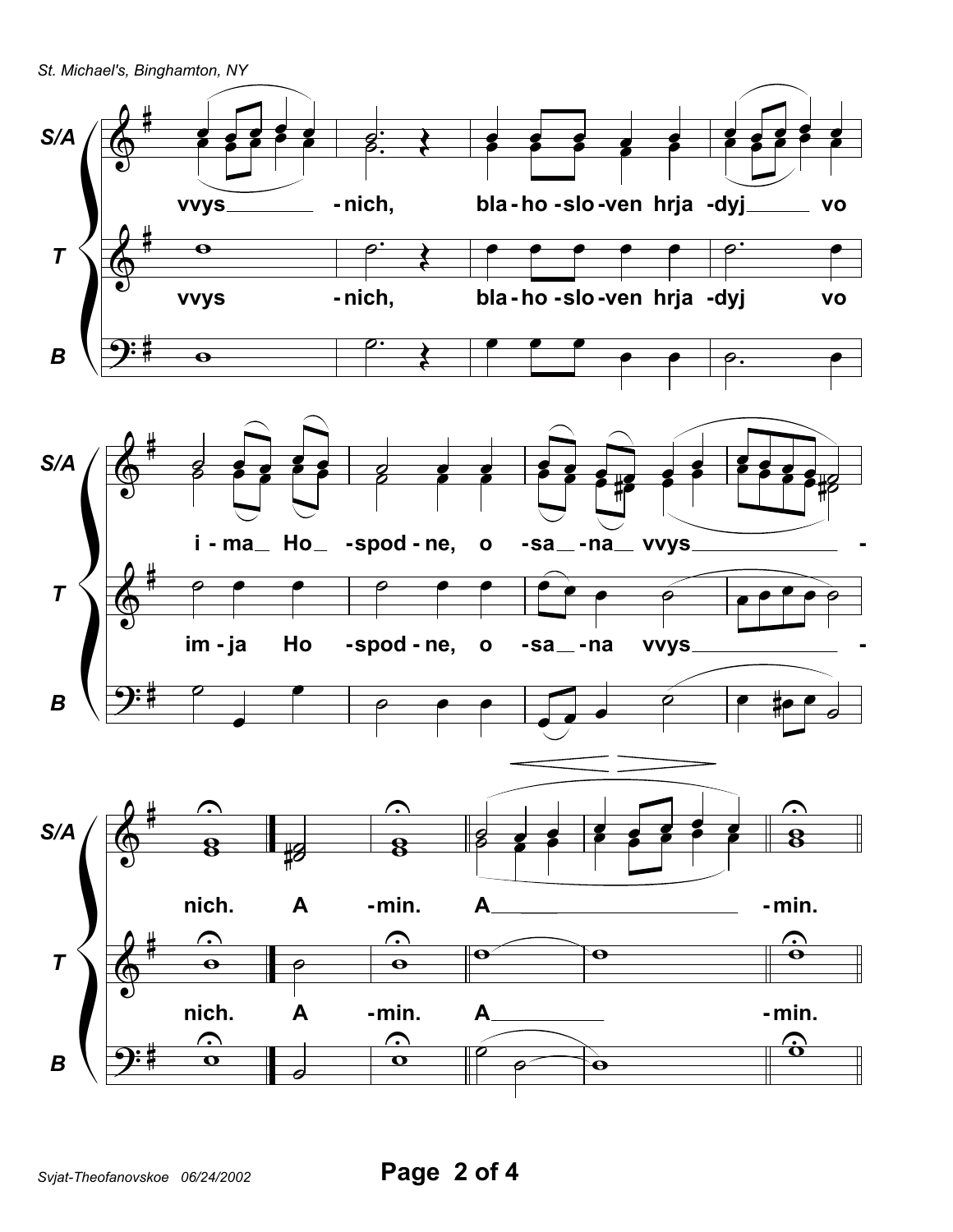